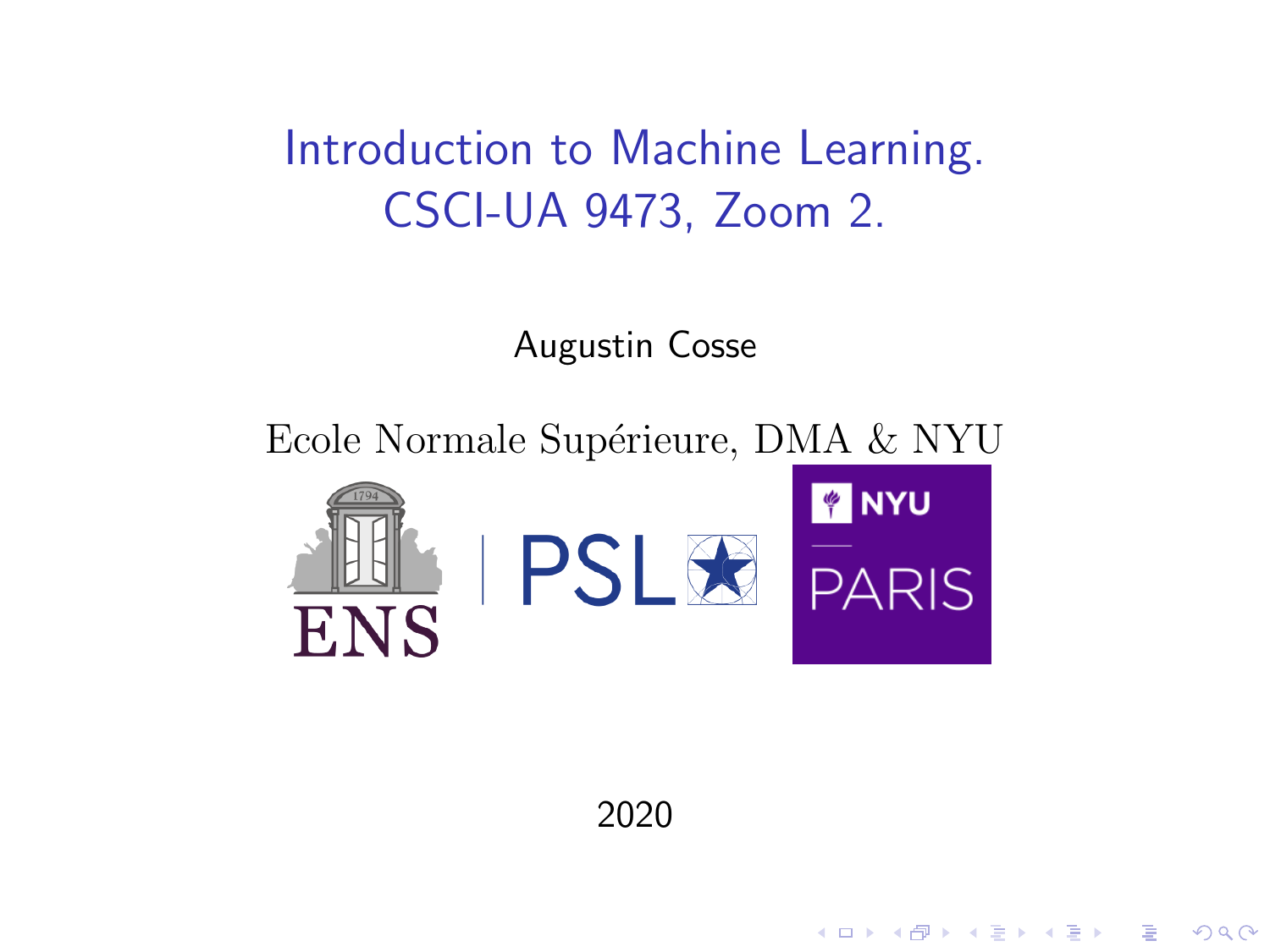# What have we seen so far?

- $\blacktriangleright$  Linear regression
	- $\triangleright$  Solution through gradient descent
	- $\triangleright$  Solution through Normal equations
	- ▶ Regularization (Ridge, Lasso, Subset Selection)
- $\blacktriangleright$  Linear classification
	- $\blacktriangleright$  Separating hyperplane
	- Discriminative vs Generative classifiers
		- $\blacktriangleright$  Logistic regression
		- $\blacktriangleright$  Linear/Gaussian discriminant Analysis (GDA)

**KORK ERKER ADE YOUR** 

- $\triangleright$  Non parametric regression/classification
	- $\triangleright$  Kernel methods (use in gradient descent)
	- $\blacktriangleright$  Support vector machines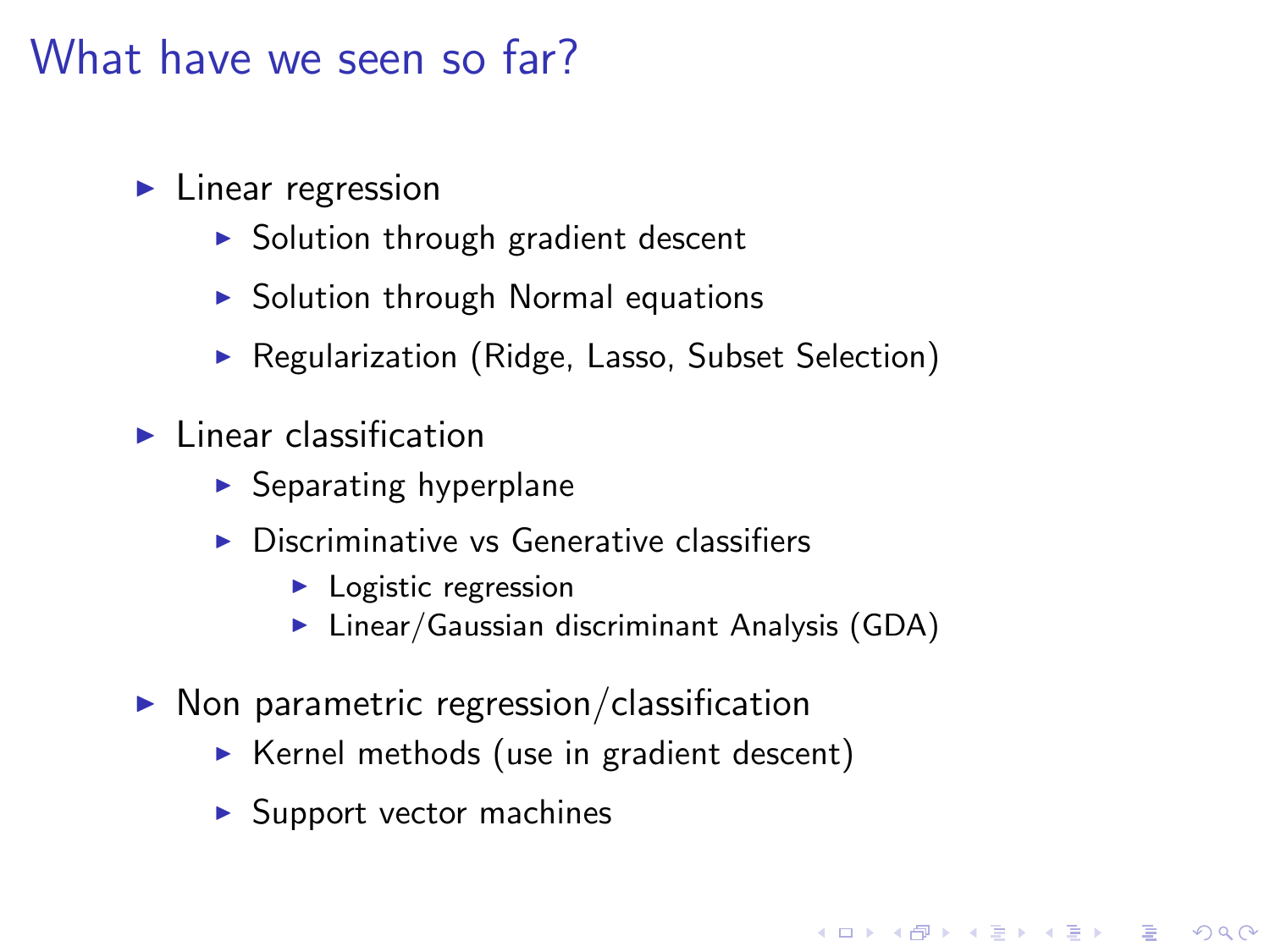

イロト イ団 トイ 差 トイ 差 トー

高。  $2990$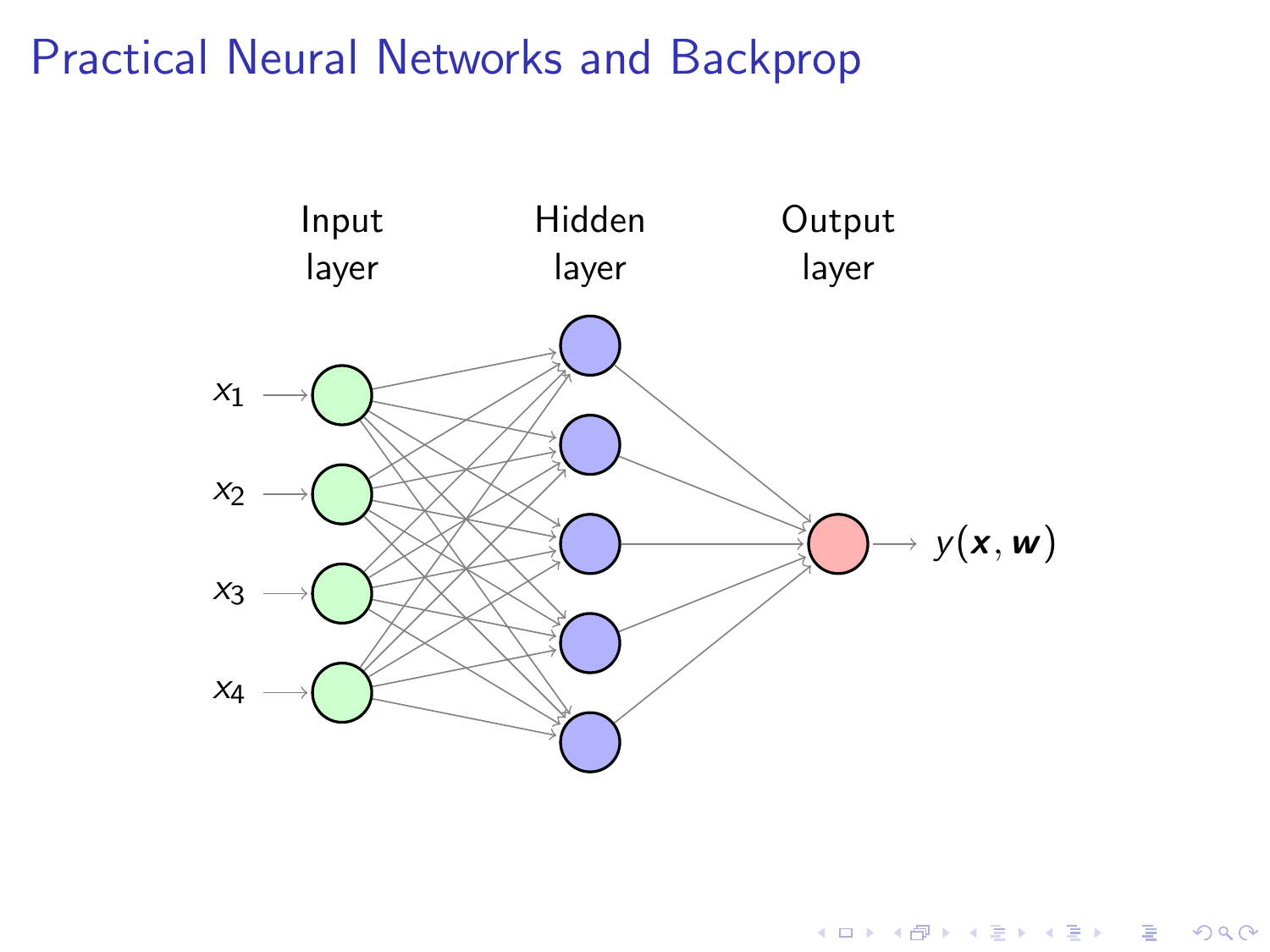$\triangleright$  Consider the following (one hidden layer) neural network

$$
y_k(\mathbf{x}) = \sigma \left( \sum_{j=0}^{D_2} w_{kj}^{(2)} \sigma \left( \sum_{i=1}^{D_1} w_{ji}^{(1)} x_i + w_{j0}^{(1)} \right) + w_{j0}^{(2)} \right)
$$

- $\triangleright$  For the moment we will consider a single binary output
- $\triangleright$  A common loss in classification with neural networks is the log loss or binary cross entropy loss

$$
L(\boldsymbol{\theta}) = -\frac{1}{N} \sum_{i=1}^{N} t_i \log y(\mathbf{x}; \boldsymbol{w}) + (1 - t_i) \log(1 - y(\mathbf{x}; \boldsymbol{w}))
$$

**K ロ ▶ K @ ▶ K 할 X X 할 X 및 할 X X Q Q O**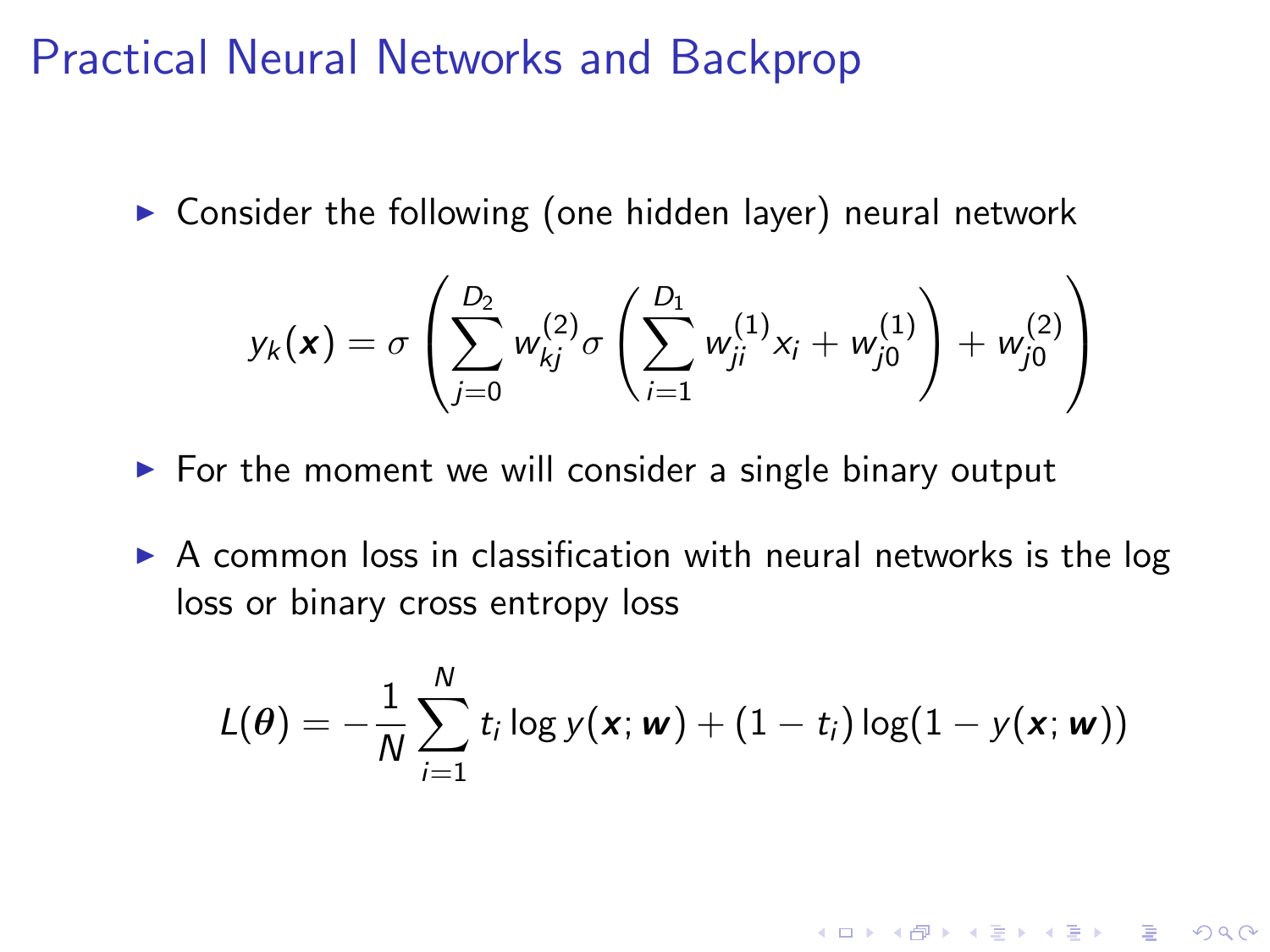- $\triangleright$  Minimization of the binary cross entropy can be derived from the MLE.
- If we view the neural network as outputing a probability that for any point  $x_i$  the target will be one,  $y(x; w) = p$ , the probability of observing a pair  $\{{\boldsymbol x}_i, t_i\}$  is thus given by

$$
p(\lbrace \mathbf{x}_i, t_i \rbrace) = p^{t_i} (1-p)^{1-t_i}
$$
  
= 
$$
(y(\mathbf{x}_i; \mathbf{w}))^{t_i} (1-y(\mathbf{x}_i; \mathbf{w}))^{1-t_i}
$$

 $\triangleright$  Now if we assume independent samples, we can write the probability of observing the whole dataset as

$$
p(\{\mathbf{x}_i, t_i\}) = \prod_{i=1}^N (y(\mathbf{x}_i; \mathbf{w}))^{t_i} (1 - y(\mathbf{x}_i; \mathbf{w}))^{1-t_i}
$$

**KORKAR KERKER EL VOLO**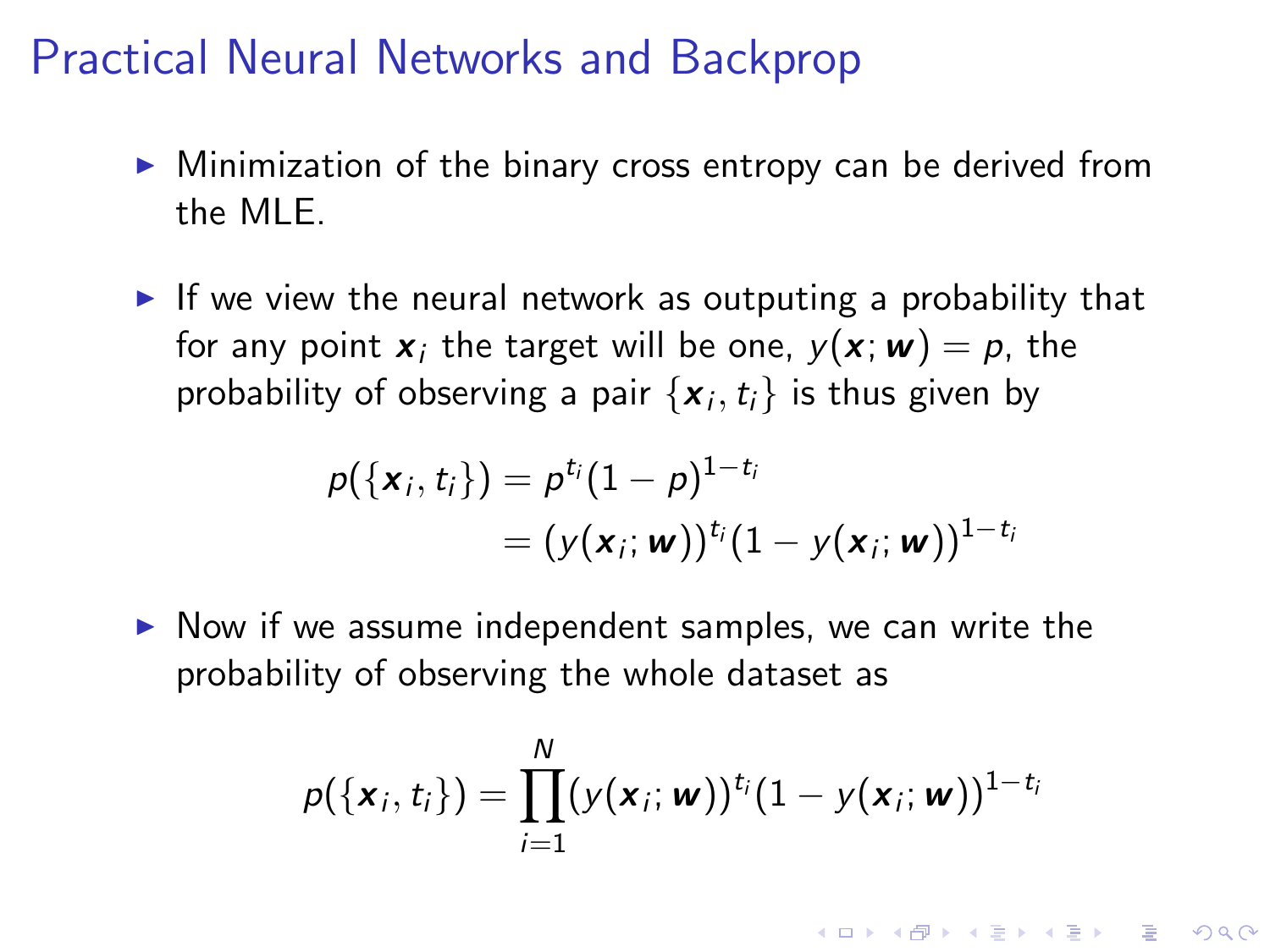$$
p({\{x_i, t_i\}}) = \prod_{i=1}^N (y({\bf x}_i; {\bf w}))^{t_i} (1 - y({\bf x}_i; {\bf w}))^{1-t_i}
$$

 $\blacktriangleright$  Taking minus the log,

$$
L(\mathbf{w}) = -\sum_{i=1}^N t_i \log(y(\mathbf{x}_i, \mathbf{w})) + (1-t_i) \log(1 - y(\mathbf{x}_i; \mathbf{w}))
$$

K ロ X イロ X K ミ X K ミ X ミ X Y Q Q Q

we recover the binary cross entropy loss.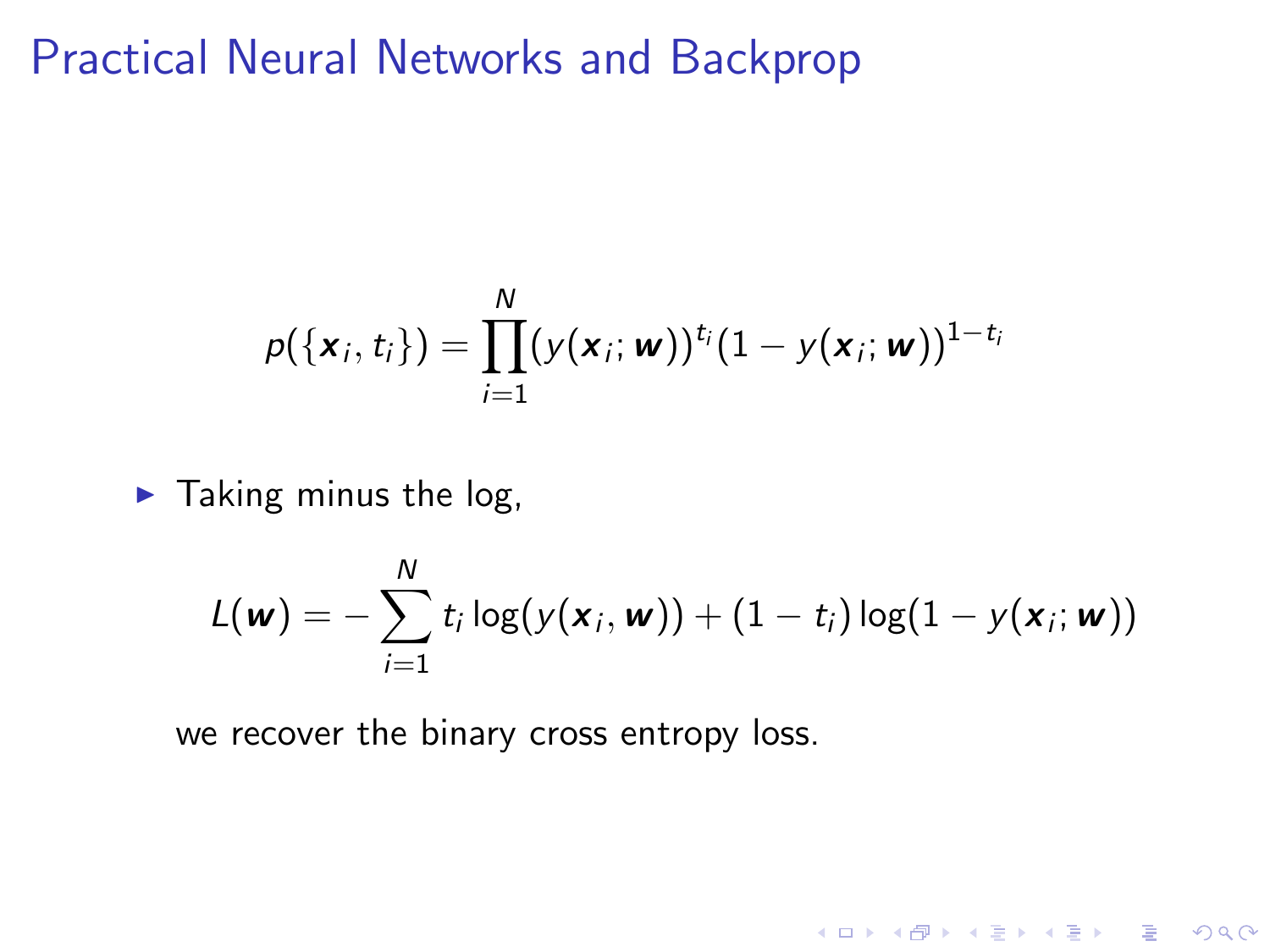$$
p({\mathbf{x}_i, t_i}) = \prod_{i=1}^N (y({\mathbf{x}_i; \mathbf{w}}))^{t_i}(1 - y({\mathbf{x}_i; \mathbf{w}}))^{1-t_i}
$$

 $\blacktriangleright$  Taking minus the log,

$$
L(\mathbf{w}) = -\sum_{i=1}^N t_i \log(y(\mathbf{x}_i, \mathbf{w})) + (1-t_i) \log(y(\mathbf{x}_i; \mathbf{w}))
$$

K ロ X イロ X K ミ X K ミ X ミ X Y Q Q Q

we recover the binary cross entropy loss.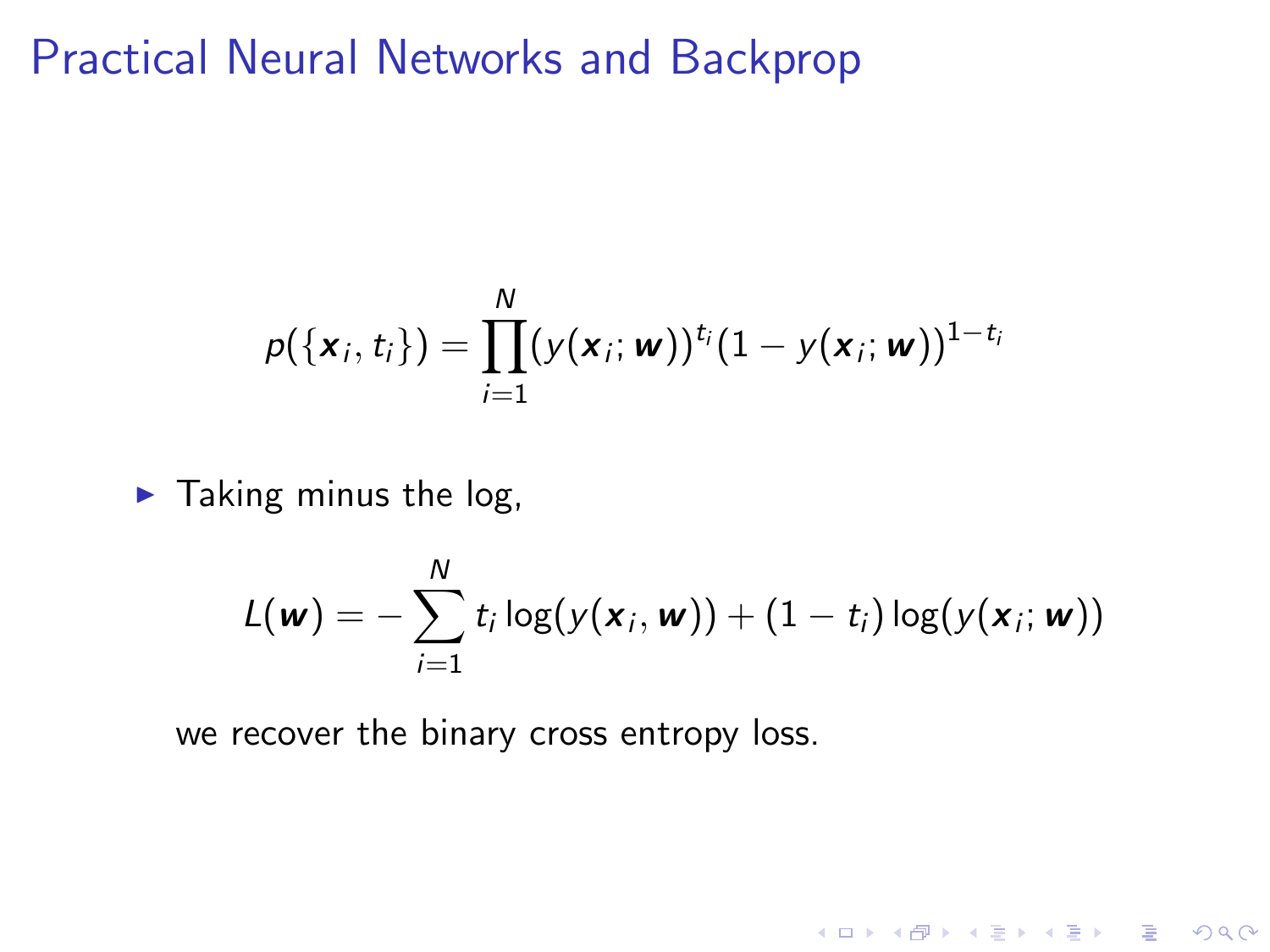- $\triangleright$  To learn the weights, we will adopt an SGD approach.
- $\triangleright$  We will use the notation a to encode the activations (input to each neuron). E.g. for the inputs to the neurons of the first hidden layer, we have

$$
a_j = \sum_{i=1}^D w_{ji}^{(1)} x_i + w_{j0}^{(1)}
$$

 $\triangleright$  We will use the notation z to denote the output of each neuron (output to the activation functions),

$$
z_j=\sigma(a_j)
$$

4 D > 4 P + 4 B + 4 B + B + 9 Q O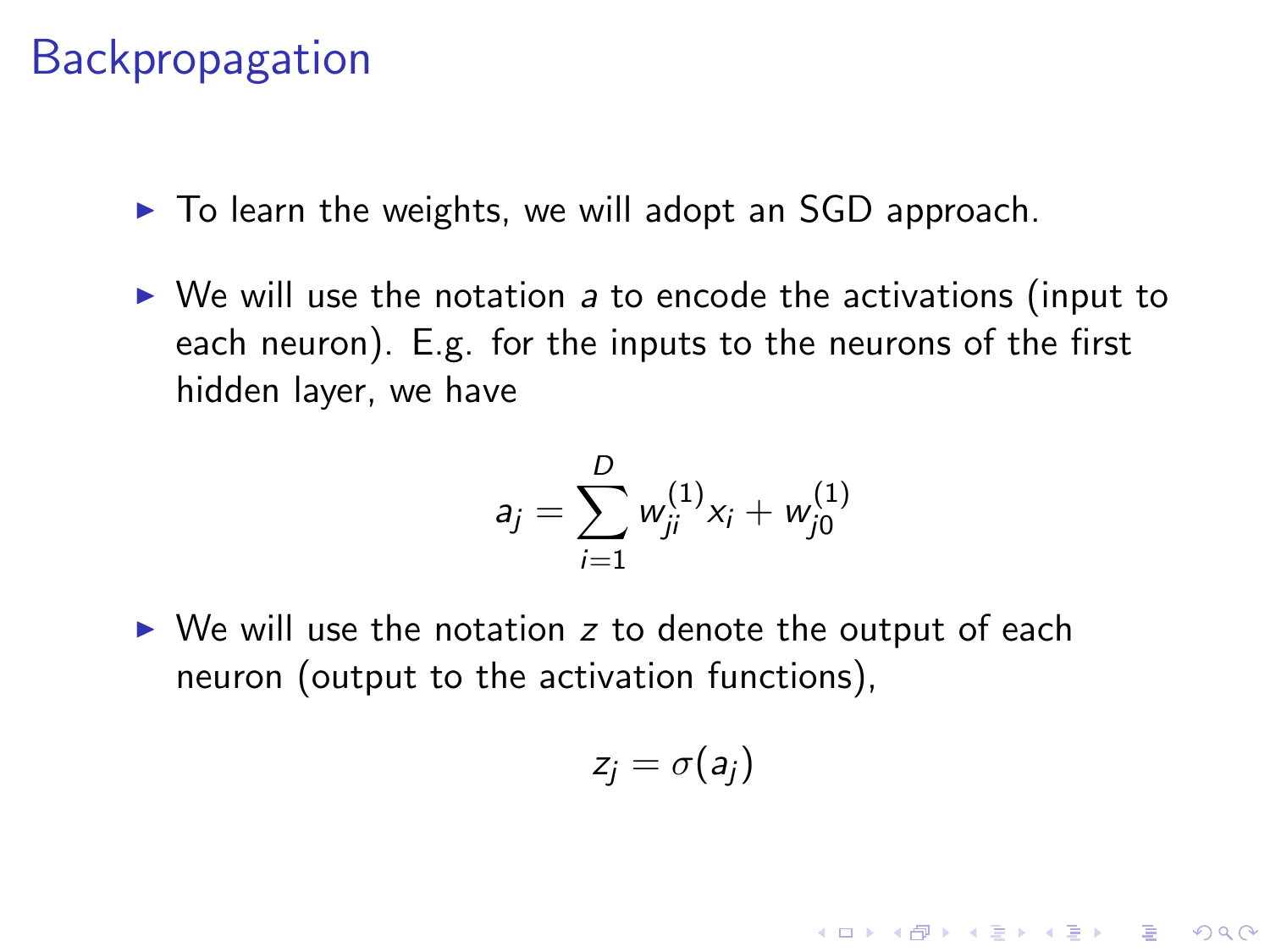$\triangleright$  The derivative of the binary cross entropy with respect to y can be computed easily (for one sample),

$$
\frac{dL(\mathbf{w})}{dy} = \frac{-t_i}{y(\mathbf{x}_i; \mathbf{w})} + \frac{1-t_i}{1-y(\mathbf{x}_i; \mathbf{w})}
$$

$$
= \frac{y(\mathbf{x}_i; \mathbf{w}) - t_i}{y(\mathbf{x}_i; \mathbf{w})(1-y(\mathbf{x}_i; \mathbf{w}))}
$$

 $\triangleright$  A common choice for the activation function is the sigmoid (as in logistic regression). In this case we have

$$
y_k(\mathbf{x}_i; \mathbf{w}) = \sigma(a_k) = \frac{1}{1 + e^{-a_k}}
$$

In particular the derivative of  $y$  with respect to  $a$  is thus simply  $\sigma'($ a), which reads as

$$
\sigma'(a) = -(1 + e^{-a})^{-2} \frac{d}{da} (1 + e^{-a})
$$
  
=  $ae^{-a} (1 + e^{-a})^{-2}$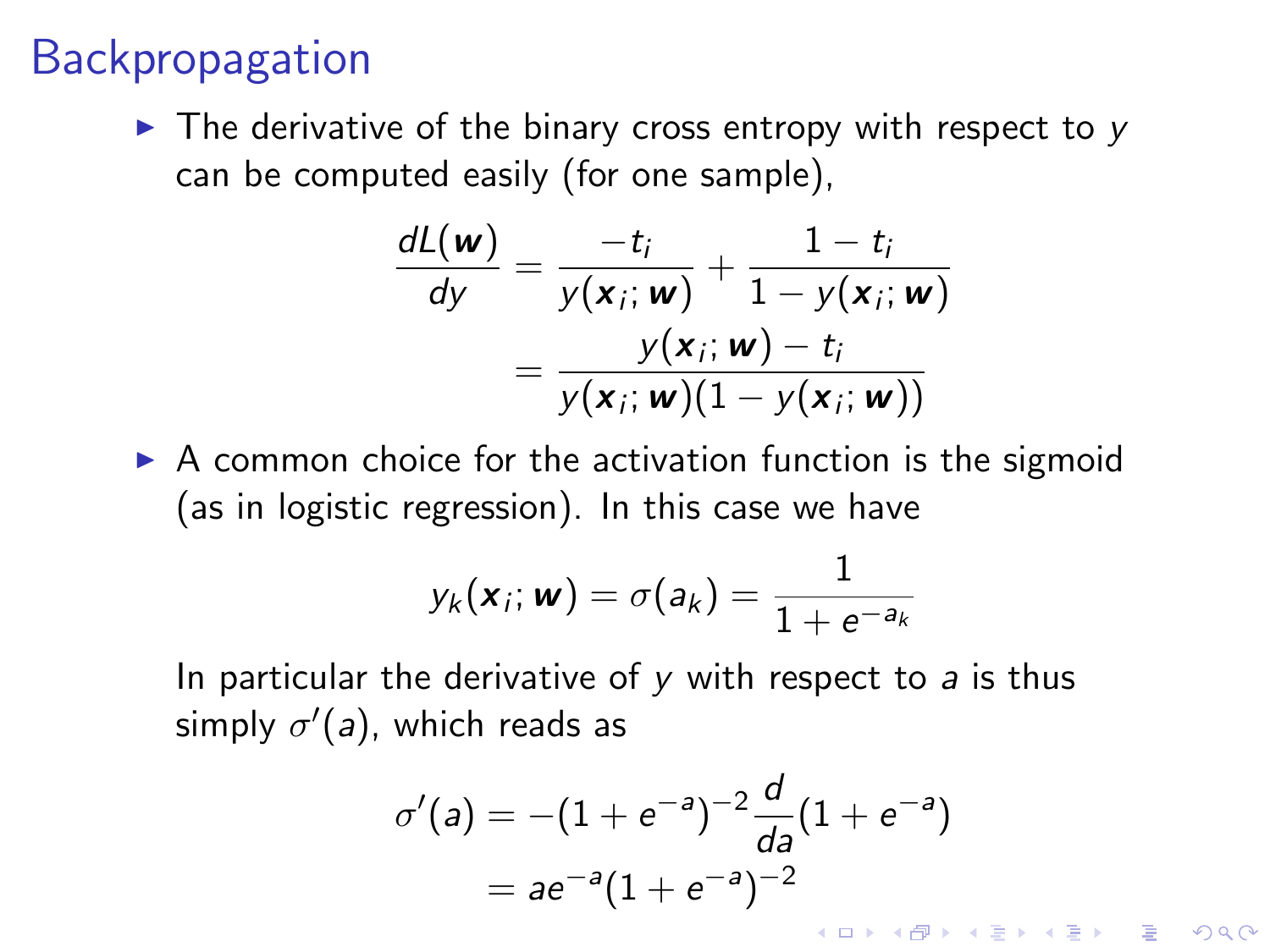In particular the derivative of y with respect to a is thus simply  $\sigma'($ a), which reads as

$$
\sigma'(a) = -(1 + e^{-a})^{-2} \frac{d}{da} (1 + e^{-a})
$$
  
=  $ae^{-a} (1 + e^{-a})^{-2}$   
=  $\sigma(a) (1 - \sigma(a))$ 

 $\triangleright$  At the output of the network, the (unique) activation can expand from the outputs to each of the neurons from the hidden layer as

$$
a=\sum_j w_j^{(2)}z_j
$$

KID KA KERKER KID KO

 $\blacktriangleright$  The  $z_i$  are the ouptputs to each of the neurons.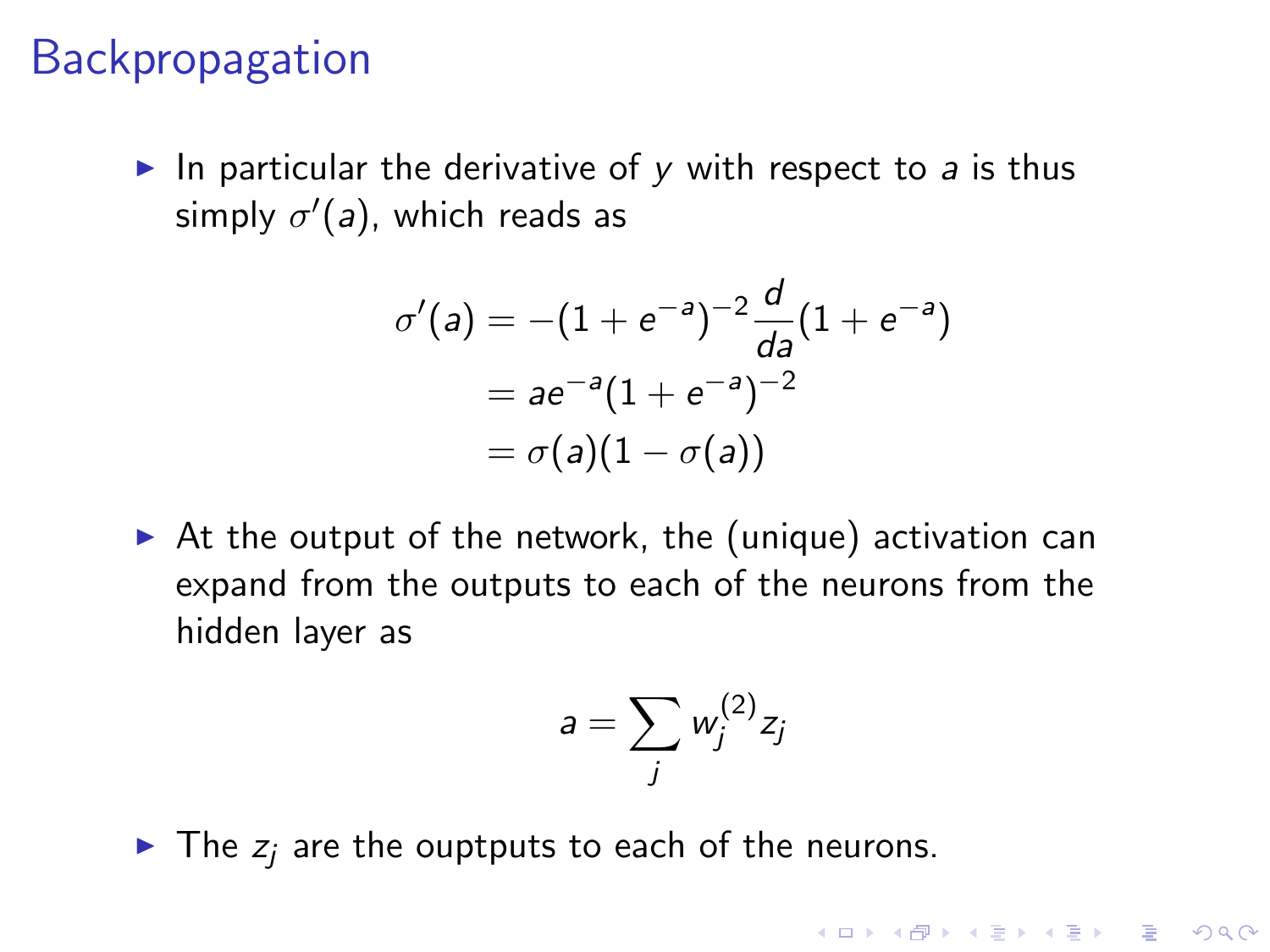$\blacktriangleright$  The derivative of a the weights  $w_i^{(2)}$  $\zeta_j^{(2)}$  is given by

$$
\frac{\partial a}{\partial w_j^{(2)}} = z_j
$$

KID KA KERKER KID KO

► Now that we have  $\frac{\partial L}{\partial y}$ ,  $\frac{\partial y}{\partial z}$  $\frac{\partial y}{\partial a}$  and  $\frac{\partial a}{\partial w_j^{(2)}}$ , we can just use ∂L  $\partial w_j^{(2)}$  $=\frac{\partial L}{\partial v}$ ∂y ∂y ∂a ∂a  $\partial w_j^{(2)}$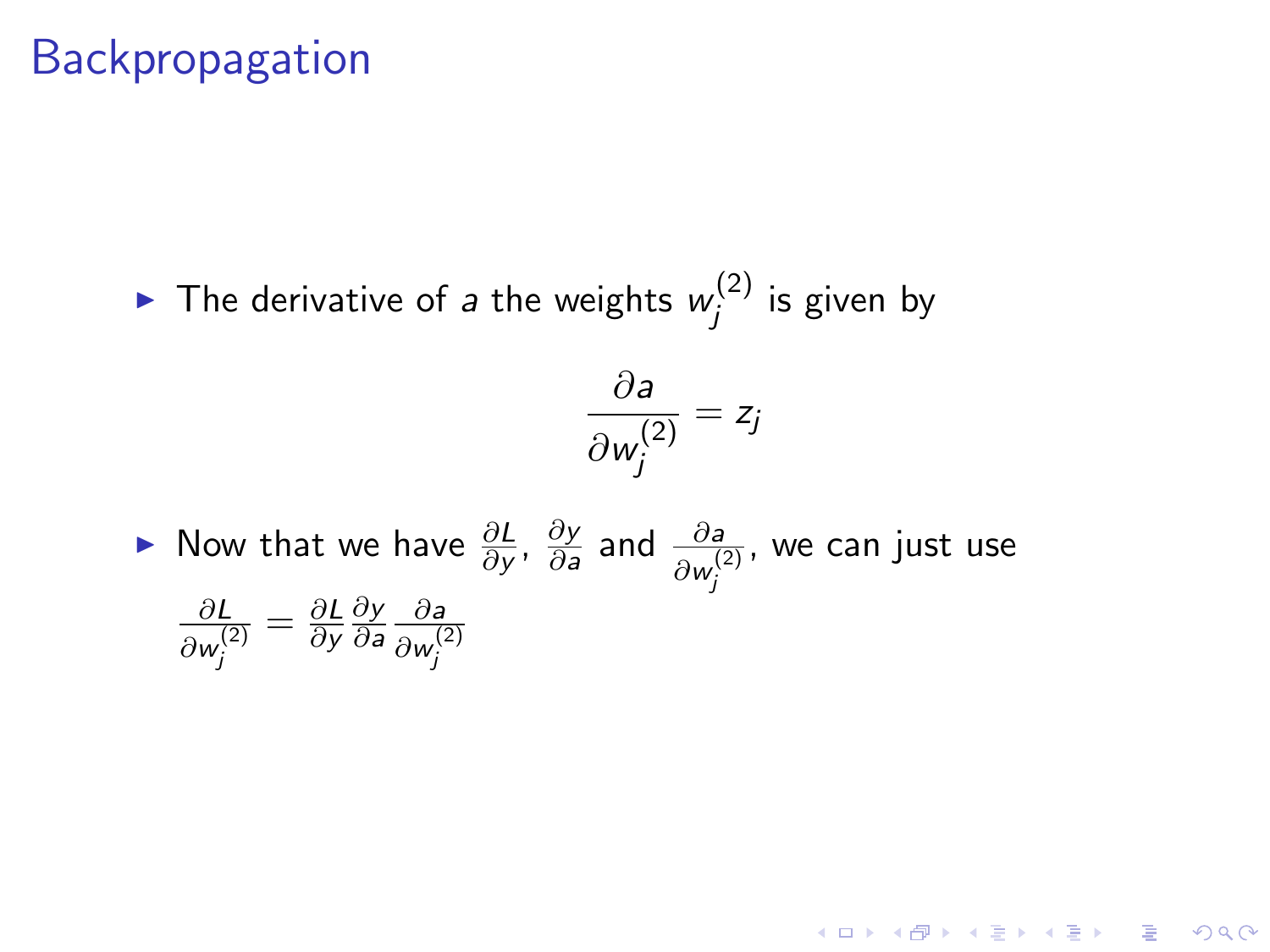$\triangleright$  Combining the results above, we have

$$
\frac{\partial L(\mathbf{w})}{\partial \mathbf{a}_k} = \frac{\partial \ell}{\partial y_k} \frac{\partial y}{\partial \mathbf{a}_k} = y_k(\mathbf{x}_i; \mathbf{w}) - t_{i,k} \equiv \delta_k
$$

► On the other hand we now know  $\frac{\partial a_k}{\partial w_{k,j}} = z_j$ . We can thus write

$$
\frac{\partial L(\mathbf{w})}{\partial w_{k,j}^{\ell}} = z_j^{\ell} \delta_k^{\ell} \tag{1}
$$

 $\blacktriangleright$  Then note that for any  $\ell$ , we can backpropagate the information as

$$
\frac{\partial L(\mathbf{w})}{\partial a_j^{\ell-1}} = \sum_k \frac{\partial L(\mathbf{w})}{\partial a_k^{\ell}} \frac{\partial a_k^{\ell}}{\partial a_j^{\ell-1}}
$$
(2)

**K ロ ▶ K @ ▶ K 할 X X 할 X 및 할 X X Q Q O**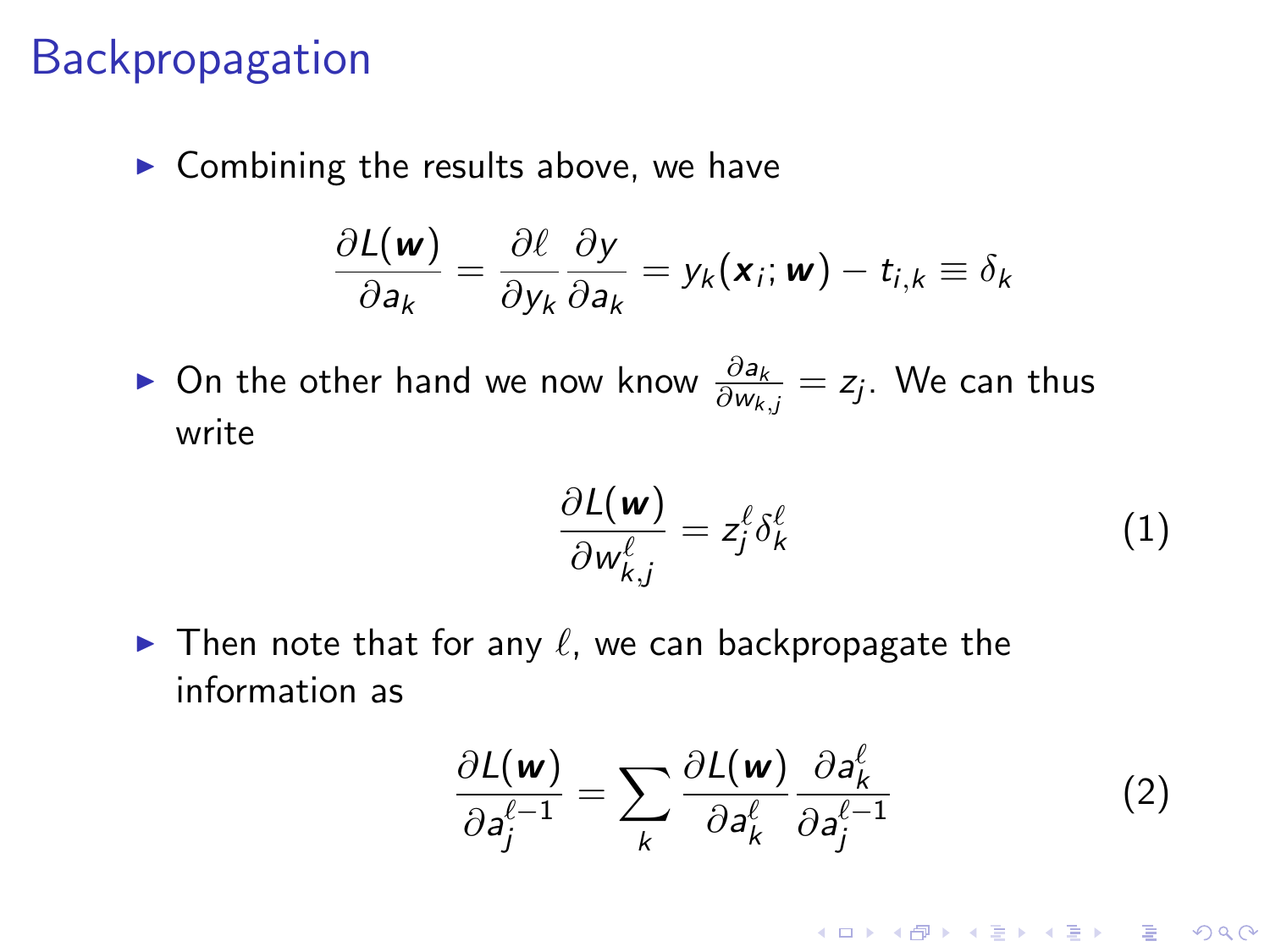$\blacktriangleright$  Then note that for any  $\ell$ , we can backpropagate the information as

$$
\frac{\partial L(\mathbf{w})}{\partial a_j^{\ell-1}} = \sum_k \frac{\partial L(\mathbf{w})}{\partial a_k^{\ell}} \frac{\partial a_k^{\ell}}{\partial a_j^{\ell-1}}
$$
(3)

 $\triangleright$  Using the expressions that we derived earlier, we can thus write

$$
\delta_j^{\ell-1} \equiv \frac{\partial L(\mathbf{w})}{\partial a_j^{\ell-1}} = \sum_k \delta_k^{\ell} \left( \sigma'(a_j^{\ell-1}) w_{k,j}^{\ell} \right)
$$
(4)

**K ロ ▶ K @ ▶ K 할 X X 할 X 및 할 X X Q Q O** 

where we use

$$
\frac{\partial a_k^{\ell}}{\partial a_j^{\ell-1}} = \frac{\partial \sum_j w_{kj}^{\ell} \sigma(a_j^{\ell-1})}{\partial a_j^{\ell-1}} = w_{kj}^{\ell} \sigma'(a_j^{\ell-1}).
$$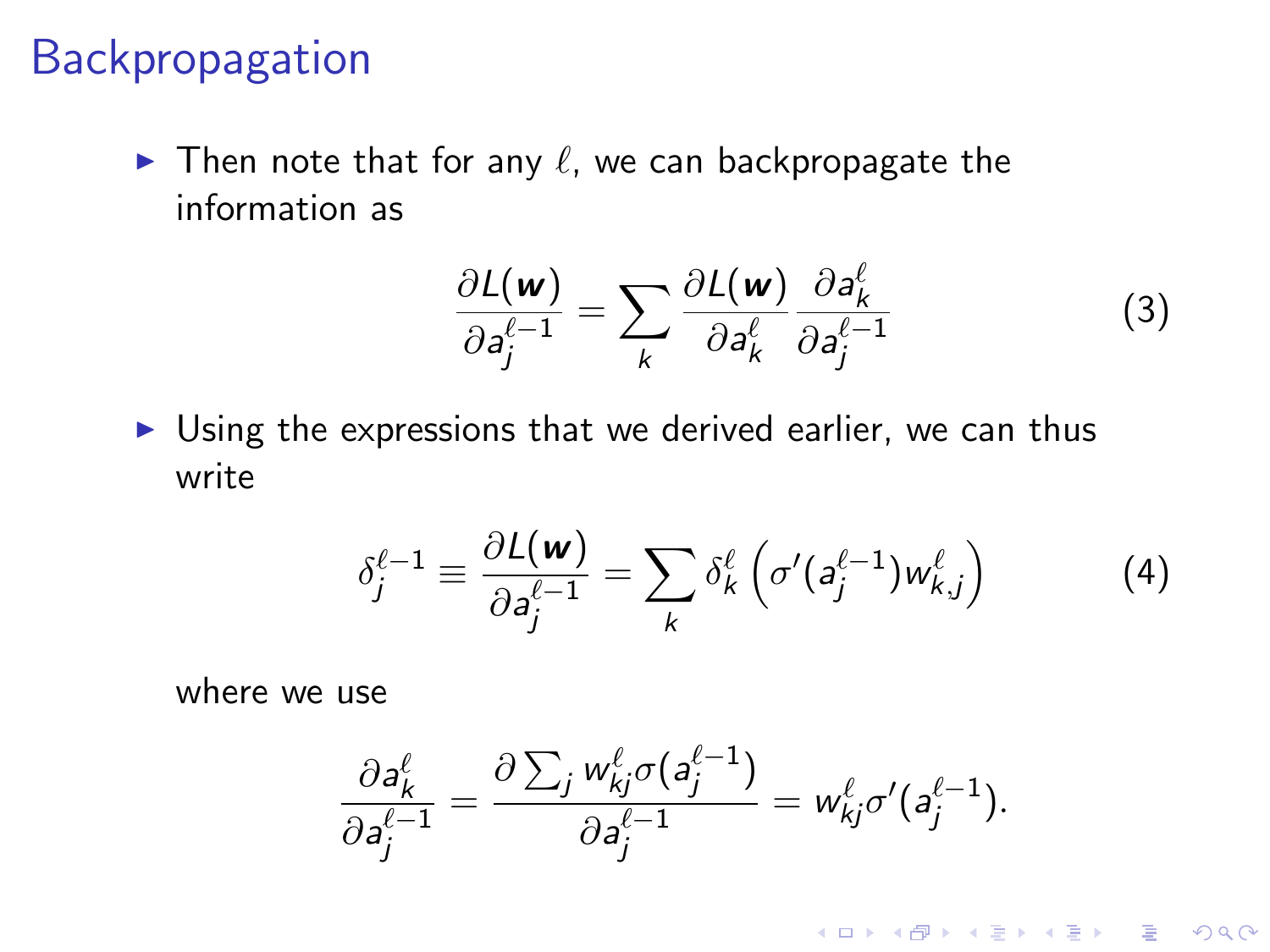- In short, the backpropagation algorithm can thus read as
	- 1. Apply an input sample  $x_i$  through the network and compute the activations  $a_j^\ell$  for all hidden and output layers
	- 2. Evaluate all output  $\delta_k^{\ell}$ . Then backpropagate those  $\delta_k^{\ell}$  to find the  $\delta^{\ell-1}_j$  for each hidden unit

$$
\delta_j^{\ell-1} \equiv \frac{\partial \mathcal{L}(\mathbf{w})}{\partial \mathbf{a}_j^{\ell-1}} = \sum_k \delta_k^{\ell} \left( \sigma'(\mathbf{a}_j^{\ell-1}) \mathbf{w}_{k,j}^{\ell} \right)
$$

3. Get the final derivatives with respect to the weight by using

$$
\frac{\partial L(\mathbf{w})}{\partial w_{ji}^{\ell}} = \frac{\partial L(\mathbf{w})}{\partial a_j^{\ell}} \frac{\partial a_j^{\ell}}{\partial w_{ij}^{\ell}} = \delta_j^{\ell} z_i
$$

**KORKAR KERKER EL VOLO**